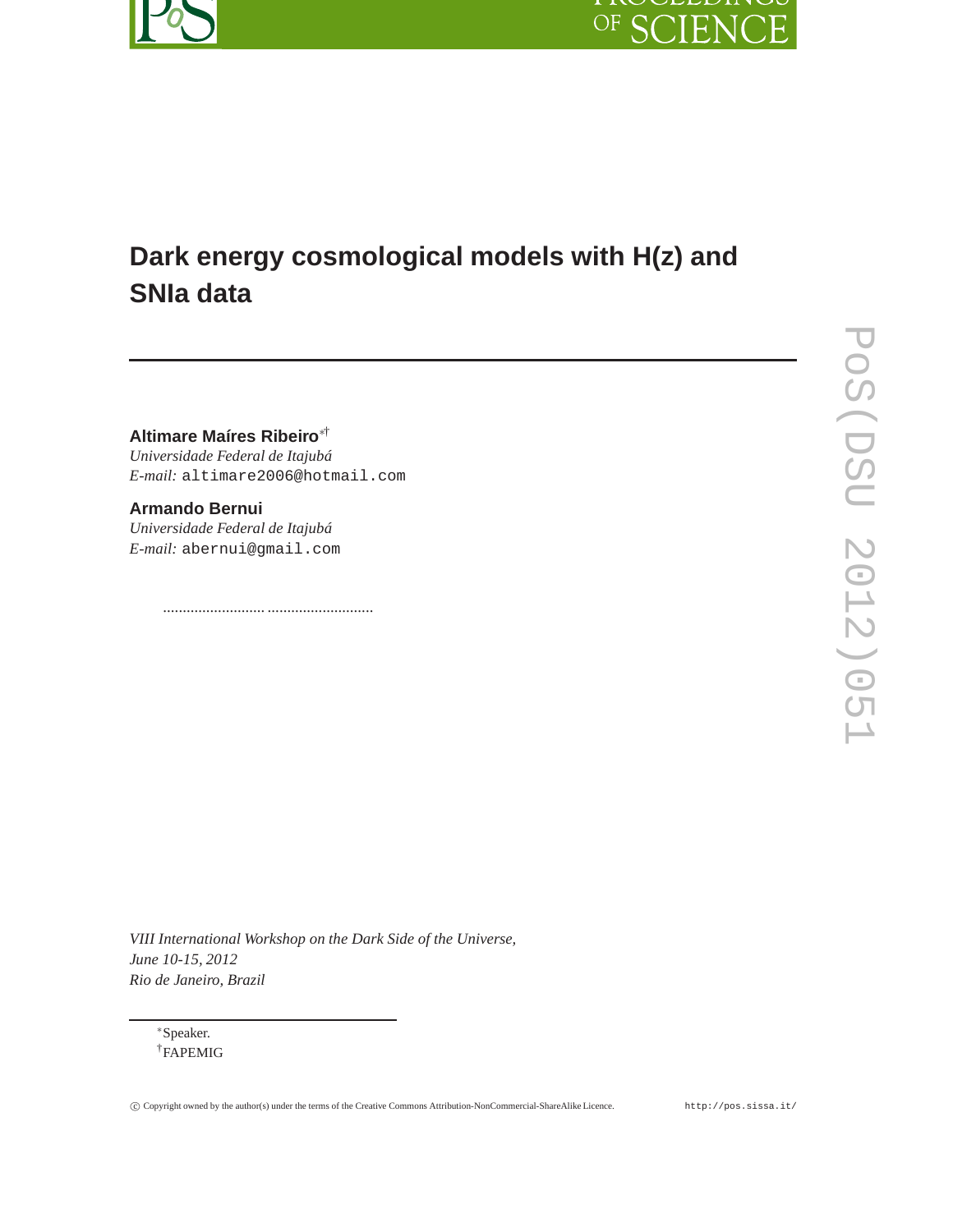# **1. Introduction**

The current observations with type Ia supernovae (SNIa) indicate that the universe is accelerating [1, 2]. In the context of General Relativity the universe today is dominated by a mysterious substance called dark energy, responsible for the current accelerated expansion [3, 4].

Various theoretical dark energy models have been proposed. We start with the Λ*CDM* model. This model assume that the constant dark energy density,  $\Lambda$ , a homogeneous fluid with equation of the state parameter  $\omega_{\Lambda} = p_{\Lambda}/\rho_{\Lambda} = -1$ , where  $p_{\Lambda}$  and  $\rho_{\Lambda}$  are the fluid pressure and energy density, respectiviely. The Λ*CDM* model provides an excellent fit with observational data. Despite its success, the Λ*CDM* model is not definitive. The principal problem is the difference between the observed value of  $\Lambda$  and the expectation theoretical. Others cosmological models have been proposed to solve this problem. Examples include models with constant equation of state  $\omega < -1$ know as  $\omega CDM$  and the Chevallier-Polarski-Linder (CPL) parametrization with  $\omega_a$  proportional to  $1+\omega_0$ ,  $\omega(a) = \omega_0 + \omega_a(1-a)$  know as  $\omega aCDM$  [5, 6].

In this paper, we investigate the suitability to describe the observed universe of three dark energy models: the standard  $\Lambda CDM$ ,  $\omega CDM$  and  $\omega aCDM$ . All models assume  $\Omega_K = 0$ . We explore the cosmological parameters:  $H_0$ ,  $\Omega_m$ ,  $\Omega_{\Lambda}$  and  $q_0$  these cosmological models given in [7] (WMAP9  $+ H_0$ ). We use 580 SNIa data given in UNION 2.1 (2011) [8] and 19 observational Hubble function  $H(z)$  data obtained from Simon et al. [9], Stern et al. (2010) [10] and Moresco et al. (2012) [11]. with redshifts ranging from  $0.1 < z < 2.0$ .

Our paper is organized as follows. In Sections 2 and 3 we present the basic equations of the three dark energy models studied. In section 4 is describes the data analyses with  $H(z)$  and SNIa. In Section 5 we show the results and discussions. The conclusions are shown in Section 6.

## **2. Observational Constraints**

#### **2.1 Hubble Evoluction**

The Hubble function is given

$$
H(z) = H_0 \sqrt{\Omega_{\kappa} (1+z)^2 + \Omega_{r} (1+z)^4 + \Omega_{m} (1+z)^3 + \Omega_{\Lambda} (1+z)^{3(1+\omega)}},
$$
(2.1)

where  $\Omega_m + \Omega_k + \Omega_\Lambda + \Omega_r = 1$ . As  $\Omega_r \ll \Omega_m$  today, thus the  $\Omega_r$  term is usually omitted the interval we are interested. The  $\Lambda CDM$  model assumes  $\omega = -1$ . The free parameters in this model are:  $\Omega_m$  and  $\Omega_{\Lambda}$ . We can consider  $\omega$  as free parameter in the  $\omega CDM$  model.

There are many different parametrizations of the equation of the state parameter  $\omega$ . Here we use the CPL parametrization (ω*aCDM* model). In this case, the equation of the state is given

$$
\omega_z = \omega_0 + \omega_a \left(\frac{z}{1+z}\right),\tag{2.2}
$$

where  $\omega_0$  and  $\omega_a$  are free parameters to be fit with observational data.

The  $H(z)$  determinations are based on the differential age method that relates the Hubble parameter directly to the measurable quantity  $dt/dz$ , by  $H(z) = \dot{a}/a = -\dot{z}/(1+z)$ .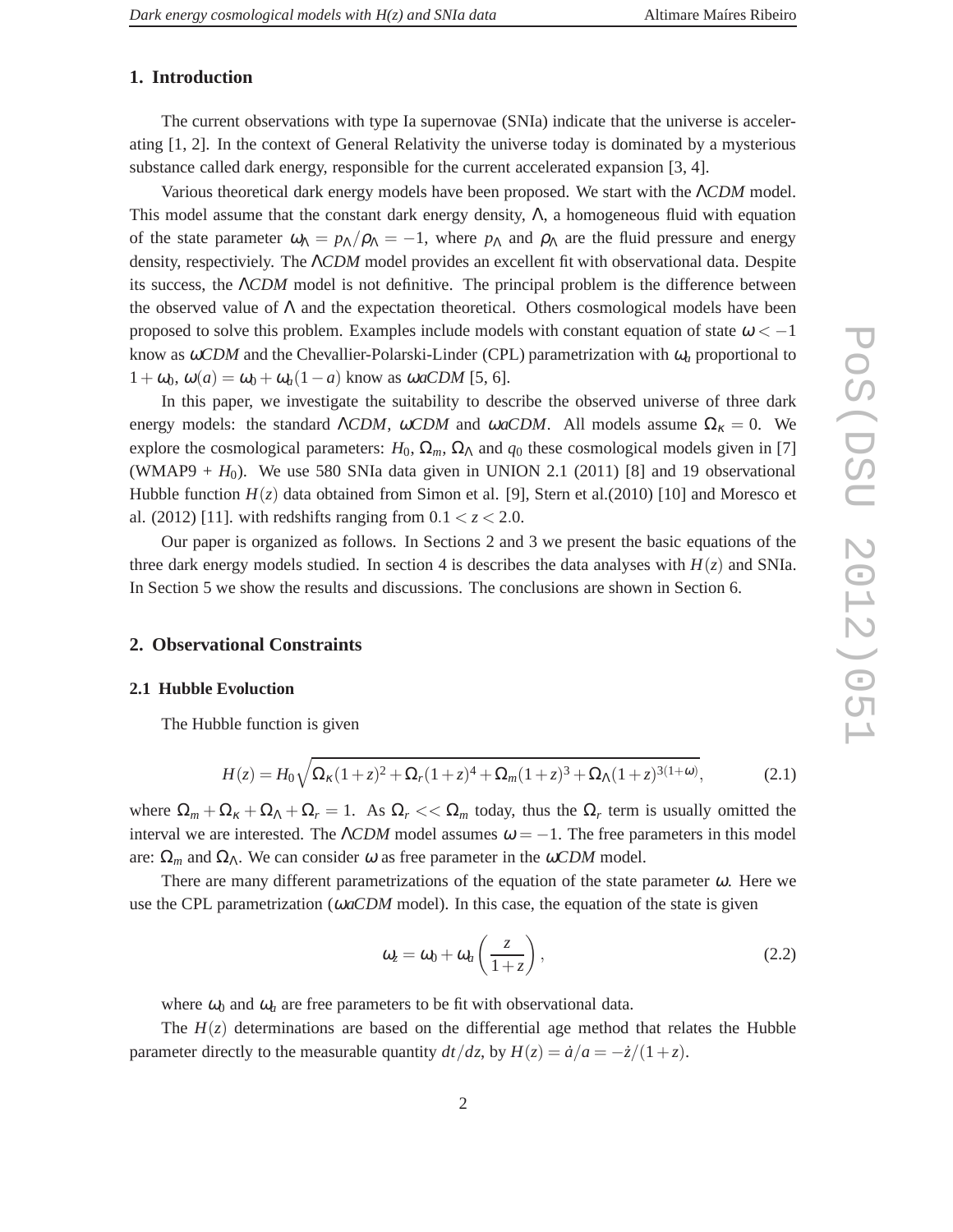## **2.2 Distance Modulus**

SNIa data give measurements of the luminosity distance  $d_l(z)$  through that of the distance modulus of each spernovae

$$
\mu = 5\log\left[d_{L}(z)\right] + 25, \tag{2.3}
$$

where  $d_L = (1+z) \int_0^z \frac{dz'}{H(z)}$  $\frac{dz'}{H(z')}$  (Mpc).

# **3. Cosmological Consequence**

#### **3.1 Deceleration Parameter**

The deceleration parameter is a way of quantifying the rate at which the universe is expanding. In terms of the redshift it is given

$$
q(z) = \frac{(1+z)}{H(z)}H'(z) - 1,
$$
\n(3.1)

where  $H'(z) = \frac{dH}{dz}$ .

# **4. Data Analyses**

We estimate the best-fit values for the cosmological parameters by minimizing a  $\chi^2$  function.

$$
\chi_{H(z)}^2 = \sum_{i=1}^n \frac{\left[H_t^i - H_0^i\right]^2}{\sigma_i^2},\tag{4.1}
$$

where the  $H_t^i$  is the predicted value of  $H(z)$  in the cosmological models given in equation 2.1 and  $H_o^i$  is the observational value. The  $\sigma_i$  is the uncertainty in the individual data.

Similarly to the  $H(z)$  data, we estimated the best-fit values with SNIa by using a  $\chi^2$  function, with

$$
\chi_{SNIa}^2 = \sum_{i=1}^n \frac{\left[\mu_i^i - \mu_o^i\right]^2}{\sigma_i^2},\tag{4.2}
$$

where the  $\mu_t^i$  is the predicted value of distance modulus in the cosmological models given in equation 2.3 and  $\mu_o^i$  is the observational value. The  $\sigma_i$  is the uncertainty in the individual data.

We show the  $1\sigma$  and  $2\sigma$  confidence intervals on two-dimensional parameter spaces.

#### **5. Results and Discussions**

The Tables 1 and 2 show our statistical results. We use two different observational data and our results are equivalent. It can be seen that the all models show the dark energy component dominant in the universe today with  $\Omega_{\Lambda} \approx 0.70$  and  $\Omega_m \approx 0.30$ . The our results are consistent with other references, for example [12].

The Figures 1 shows the evolution of the Hubble parameter (Eq. 2.1) and the predicted distance modulus (Eq. 2.2) for the best-fit values for cosmological parameters given in Tables 1 and 2. The Figure 2 shows the  $1\sigma$  and  $2\sigma$  confidence levels for the cosmological parameters given in Tables 1 and 2 for the Λ*CDM*, <sup>ω</sup>*CDM* and <sup>ω</sup>*aCDM* models, respectiviely.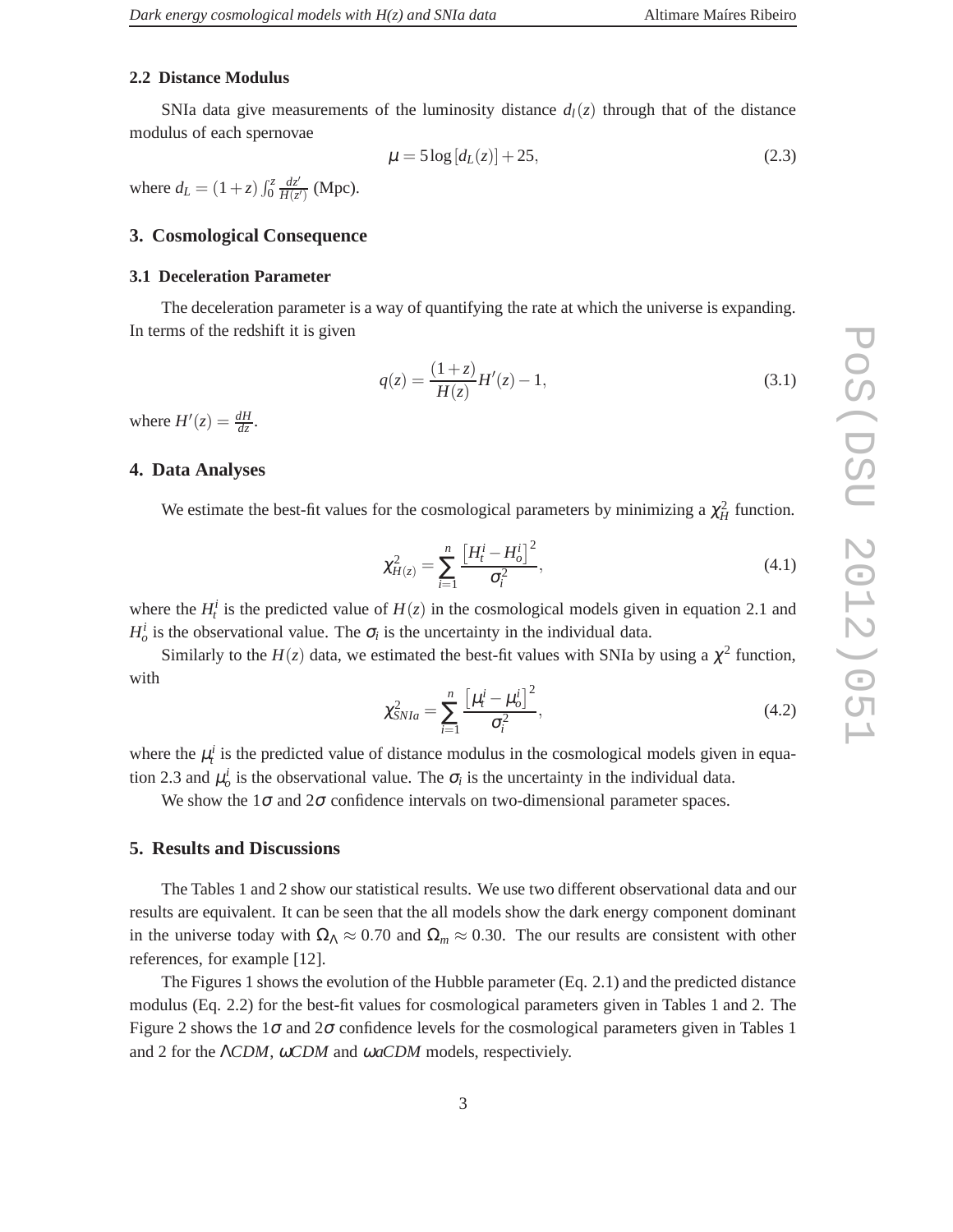|                    | $\Lambda CDM$    | $\omega CDM$             | ωaCDM                    |
|--------------------|------------------|--------------------------|--------------------------|
| $H_0$              | $69.2 \pm 1.4$   | $70.1 \pm 2.0$           | $72.6 \pm 2.5$           |
| $\omega_0$         | $-1$ (WMAP9)     | $-1.12 \pm 0.10$ (WMAP9) | $-1.34 \pm 0.18$ (WMAP9) |
| $\omega_a$         | $\left( \right)$ |                          | $0.85 \pm 0.47$ (WMAP9)  |
| $\Omega_{\Lambda}$ | $0.69 \pm 0.04$  | $0.68 \pm 0.04$          | $0.75 \pm 0.05$          |
| $\Omega_m$         | $0.31 \pm 0.04$  | $0.32 \pm 0.04$          | $0.25 \pm 0.05$          |
| $\chi^2_{\rm v}$   | 0.691            | 0.691                    | 0.687                    |

Table 1: Best-fit with  $H(z)$  data

|                    | $\Lambda CDM$   | $\omega CDM$             | $\omega$ aCDM            |  |  |
|--------------------|-----------------|--------------------------|--------------------------|--|--|
| $H_0$              | $69.2 \pm 1.4$  | $70.2 \pm 2.4$           | $70.0 \pm 2.5$           |  |  |
| $\omega_0$         | $-1$ (WMAP9)    | $-1.12 \pm 0.10$ (WMAP9) | $-1.34 \pm 0.18$ (WMAP9) |  |  |
| $\omega_a$         |                 |                          | $0.85 \pm 0.47$ (WMAP9)  |  |  |
| $\Omega_{\Lambda}$ | $0.69 \pm 0.04$ | $0.68 \pm 0.05$          | $0.67 \pm 0.05$          |  |  |
| $\Omega_m$         | $0.31 \pm 0.04$ | $0.32 \pm 0.05$          | $0.33 \pm 0.04$          |  |  |
| $\chi^2_{\rm v}$   | 0.980           | 0.998                    | 0.994                    |  |  |

#### Table 2: Best-fit with SNIa data



Figure 1: The evolution the Hubble (left panel) and distance modulus (right panel) as a function of the redshift. The curves correspond to the best-fit values for Λ*CDM* (blue), <sup>ω</sup>*CDM* (red), <sup>ω</sup>*aCDM* (yellow) models.

The Figure 3 shows  $q(z)$  as function of the redshift (Eq. 3) for the best-fit values presented in Table 1. The values of the  $q_0$  and  $z_t$  for each cosmological model are given in Table 3. As can be seen from this figure, the universe was decelerated in the past and today it is in accelerated expansion with transition redshift  $z_t \approx 0.65$  and  $q_0 < 0$ .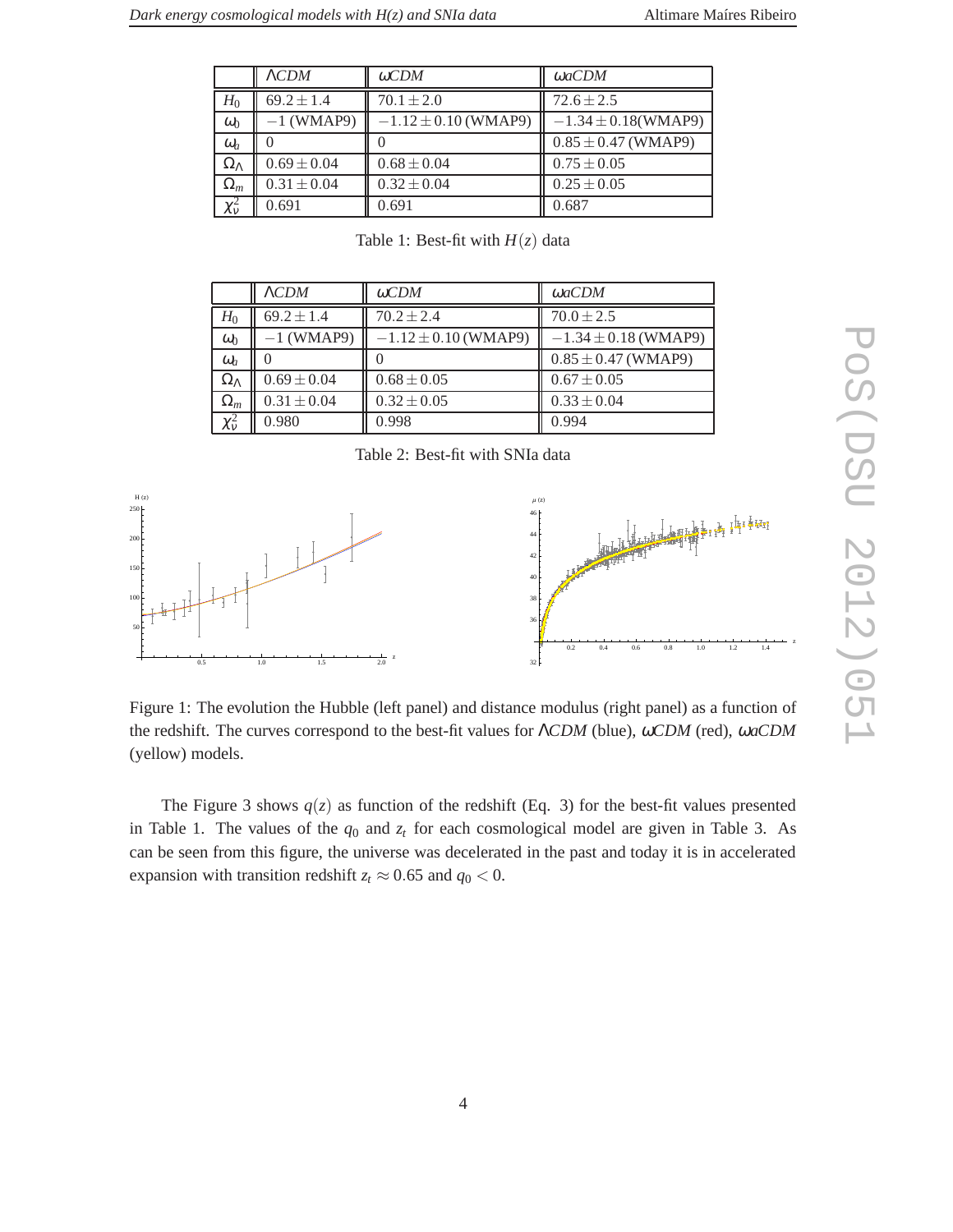



Figure 2:  $1\sigma$  (inner contour) and  $2\sigma$ (outer contour) confidence levels for the Λ*CDM* (left panel), <sup>ω</sup>*CDM* (right panel) and <sup>ω</sup>*aCDM* (bottom panel). The purple and green colors show the  $H(z)$  and SNIa data, respectively.

|  | $\Lambda CDM$     | $\omega CDM$                                                            | $\omega$ aCDM     |
|--|-------------------|-------------------------------------------------------------------------|-------------------|
|  |                   | $q_0$    $-0.535 \pm 0.010$    $-0.653 \pm 0.015$    $-1.007 \pm 0.020$ |                   |
|  | $0.645 \pm 0.015$ | $0.656 \pm 0.010$                                                       | $0.587 \pm 0.015$ |

Table 3: Deceleration parameter and transition redshift